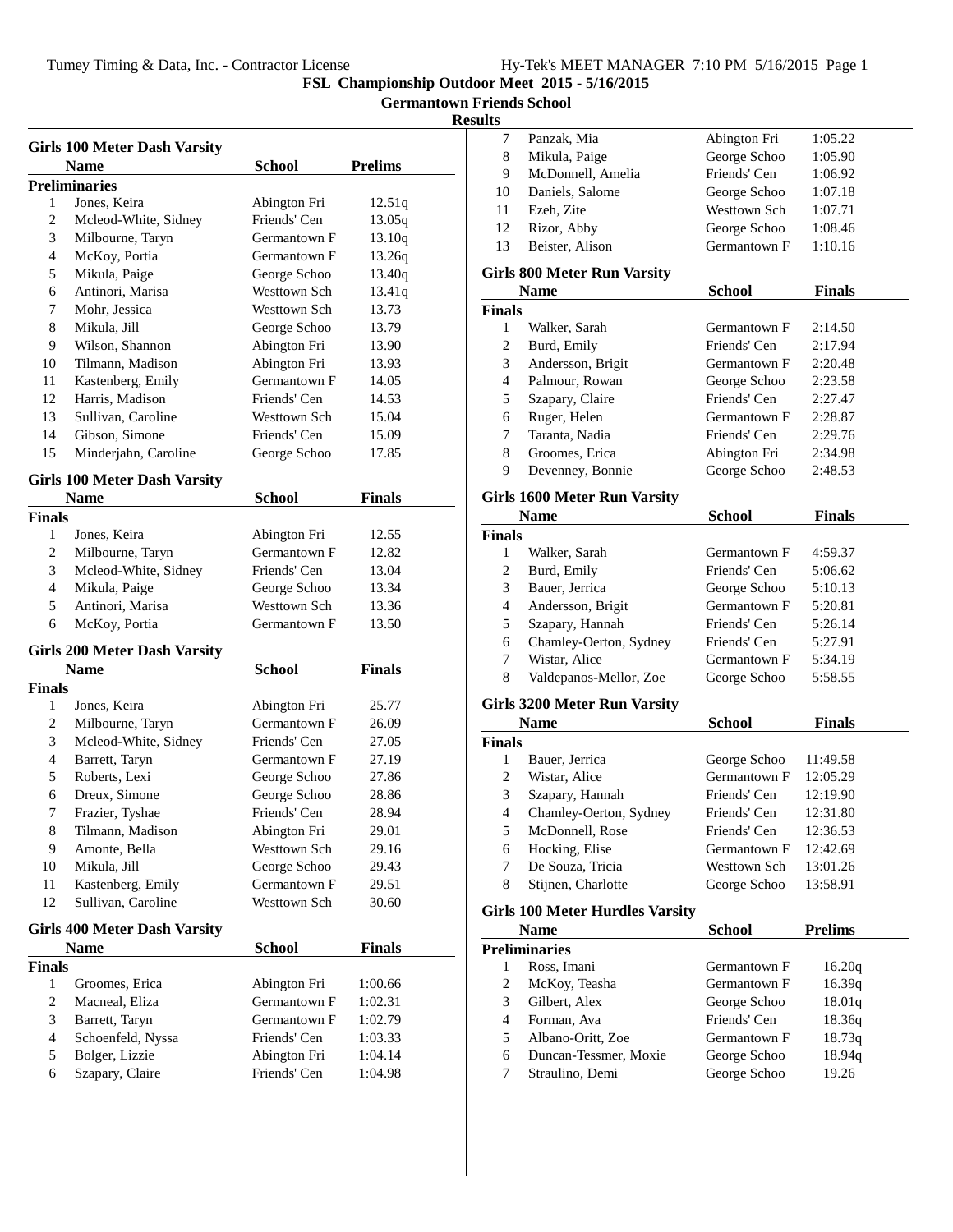**Preliminaries ... (Girls 100 Meter Hurdles Varsity)**

**FSL Championship Outdoor Meet 2015 - 5/16/2015**

**Germantown Friends School**

#### **Results**

| Friends' Cen<br>Colavita, Michaela<br>19.88<br>8<br>9<br>Babcock, Shannon<br>Westtown Sch<br>23.83<br><b>Girls 100 Meter Hurdles Varsity</b><br><b>Name</b><br><b>School</b><br>Finals<br><b>Finals</b><br>1<br>Ross, Imani<br>Germantown F<br>15.67<br>2<br>McKoy, Teasha<br>Germantown F<br>16.24<br>3<br>Gilbert, Alex<br>George Schoo<br>17.70<br>4<br>Friends' Cen<br>Forman, Ava<br>17.76<br>5<br>Duncan-Tessmer, Moxie<br>George Schoo<br>18.06<br>6<br>Germantown F<br>Albano-Oritt, Zoe<br>18.20<br><b>Girls 300 Meter Hurdles Varsity</b><br><b>School</b><br>Finals<br>Name<br><b>Finals</b><br>1<br>Ross, Imani<br>Germantown F<br>48.13<br>$\overline{c}$<br>Friends' Cen<br>Forman, Ava<br>50.14<br>3<br>Gilbert, Alex<br>George Schoo<br>51.78<br>Caraballo, Caroline<br>Germantown F<br>4<br>52.67<br>5<br>Lowery, Damara<br>George Schoo<br>53.59<br>Straulino, Demi<br>George Schoo<br>6<br>53.77<br>Westtown Sch<br>7<br>Magliente, Lily<br>54.70<br>Domenick, Abbe<br>8<br>Westtown Sch<br>56.07<br>9<br>Colavita, Michaela<br>Friends' Cen<br>57.89<br>10<br>Wilson, Shannon<br>Abington Fri<br>59.70<br>Girls 4x100 Meter Relay Varsity<br><b>Relay</b><br>Finals<br><b>Team</b><br><b>Finals</b><br>1<br>A<br>50.63<br>Germantown F<br>2) Clarke, Tori<br>1) Barrett, Taryn<br>3) Kastenberg, Emily<br>4) Knowles, Kelsey<br>George School<br>50.97<br>2<br>A<br>1) Dreux, Simone<br>2) Gilbert, Alex<br>3) Mikula, Paige<br>4) Minderjahn, Caroline<br>52.29<br><b>Abington Friends</b><br>3<br>A<br>1) Bolger, Lizzie<br>2) Jones, Keira<br>3) Panzak, Mia<br>4) Tilmann, Madison<br><b>Westtown School</b><br>54.97<br>4<br>Α<br>1) Amonte, Bella<br>2) Antinori, Marisa<br>3) Horton, Marite<br>4) Jimenez, Naomi<br>Friends' Central<br>5.<br>1:00.70<br>А<br>1) Colavita, Michaela<br>2) Frazier, Tyshae<br>3) Mapp, Matayia<br>4) Mcleod-White, Sidney<br>Girls 4x400 Meter Relay Varsity<br>Finals<br>Team<br>Relay<br><b>Finals</b><br>1<br>Abington Friends<br>4:04.07<br>А | <b>Name</b>       | <b>School</b> | <b>Prelims</b> |
|--------------------------------------------------------------------------------------------------------------------------------------------------------------------------------------------------------------------------------------------------------------------------------------------------------------------------------------------------------------------------------------------------------------------------------------------------------------------------------------------------------------------------------------------------------------------------------------------------------------------------------------------------------------------------------------------------------------------------------------------------------------------------------------------------------------------------------------------------------------------------------------------------------------------------------------------------------------------------------------------------------------------------------------------------------------------------------------------------------------------------------------------------------------------------------------------------------------------------------------------------------------------------------------------------------------------------------------------------------------------------------------------------------------------------------------------------------------------------------------------------------------------------------------------------------------------------------------------------------------------------------------------------------------------------------------------------------------------------------------------------------------------------------------------------------------------------------------------------------------------------------------------------------------------------------------------------------------------------------------------------------------|-------------------|---------------|----------------|
|                                                                                                                                                                                                                                                                                                                                                                                                                                                                                                                                                                                                                                                                                                                                                                                                                                                                                                                                                                                                                                                                                                                                                                                                                                                                                                                                                                                                                                                                                                                                                                                                                                                                                                                                                                                                                                                                                                                                                                                                              |                   |               |                |
|                                                                                                                                                                                                                                                                                                                                                                                                                                                                                                                                                                                                                                                                                                                                                                                                                                                                                                                                                                                                                                                                                                                                                                                                                                                                                                                                                                                                                                                                                                                                                                                                                                                                                                                                                                                                                                                                                                                                                                                                              |                   |               |                |
|                                                                                                                                                                                                                                                                                                                                                                                                                                                                                                                                                                                                                                                                                                                                                                                                                                                                                                                                                                                                                                                                                                                                                                                                                                                                                                                                                                                                                                                                                                                                                                                                                                                                                                                                                                                                                                                                                                                                                                                                              |                   |               |                |
|                                                                                                                                                                                                                                                                                                                                                                                                                                                                                                                                                                                                                                                                                                                                                                                                                                                                                                                                                                                                                                                                                                                                                                                                                                                                                                                                                                                                                                                                                                                                                                                                                                                                                                                                                                                                                                                                                                                                                                                                              |                   |               |                |
|                                                                                                                                                                                                                                                                                                                                                                                                                                                                                                                                                                                                                                                                                                                                                                                                                                                                                                                                                                                                                                                                                                                                                                                                                                                                                                                                                                                                                                                                                                                                                                                                                                                                                                                                                                                                                                                                                                                                                                                                              |                   |               |                |
|                                                                                                                                                                                                                                                                                                                                                                                                                                                                                                                                                                                                                                                                                                                                                                                                                                                                                                                                                                                                                                                                                                                                                                                                                                                                                                                                                                                                                                                                                                                                                                                                                                                                                                                                                                                                                                                                                                                                                                                                              |                   |               |                |
|                                                                                                                                                                                                                                                                                                                                                                                                                                                                                                                                                                                                                                                                                                                                                                                                                                                                                                                                                                                                                                                                                                                                                                                                                                                                                                                                                                                                                                                                                                                                                                                                                                                                                                                                                                                                                                                                                                                                                                                                              |                   |               |                |
|                                                                                                                                                                                                                                                                                                                                                                                                                                                                                                                                                                                                                                                                                                                                                                                                                                                                                                                                                                                                                                                                                                                                                                                                                                                                                                                                                                                                                                                                                                                                                                                                                                                                                                                                                                                                                                                                                                                                                                                                              |                   |               |                |
|                                                                                                                                                                                                                                                                                                                                                                                                                                                                                                                                                                                                                                                                                                                                                                                                                                                                                                                                                                                                                                                                                                                                                                                                                                                                                                                                                                                                                                                                                                                                                                                                                                                                                                                                                                                                                                                                                                                                                                                                              |                   |               |                |
|                                                                                                                                                                                                                                                                                                                                                                                                                                                                                                                                                                                                                                                                                                                                                                                                                                                                                                                                                                                                                                                                                                                                                                                                                                                                                                                                                                                                                                                                                                                                                                                                                                                                                                                                                                                                                                                                                                                                                                                                              |                   |               |                |
|                                                                                                                                                                                                                                                                                                                                                                                                                                                                                                                                                                                                                                                                                                                                                                                                                                                                                                                                                                                                                                                                                                                                                                                                                                                                                                                                                                                                                                                                                                                                                                                                                                                                                                                                                                                                                                                                                                                                                                                                              |                   |               |                |
|                                                                                                                                                                                                                                                                                                                                                                                                                                                                                                                                                                                                                                                                                                                                                                                                                                                                                                                                                                                                                                                                                                                                                                                                                                                                                                                                                                                                                                                                                                                                                                                                                                                                                                                                                                                                                                                                                                                                                                                                              |                   |               |                |
|                                                                                                                                                                                                                                                                                                                                                                                                                                                                                                                                                                                                                                                                                                                                                                                                                                                                                                                                                                                                                                                                                                                                                                                                                                                                                                                                                                                                                                                                                                                                                                                                                                                                                                                                                                                                                                                                                                                                                                                                              |                   |               |                |
|                                                                                                                                                                                                                                                                                                                                                                                                                                                                                                                                                                                                                                                                                                                                                                                                                                                                                                                                                                                                                                                                                                                                                                                                                                                                                                                                                                                                                                                                                                                                                                                                                                                                                                                                                                                                                                                                                                                                                                                                              |                   |               |                |
|                                                                                                                                                                                                                                                                                                                                                                                                                                                                                                                                                                                                                                                                                                                                                                                                                                                                                                                                                                                                                                                                                                                                                                                                                                                                                                                                                                                                                                                                                                                                                                                                                                                                                                                                                                                                                                                                                                                                                                                                              |                   |               |                |
|                                                                                                                                                                                                                                                                                                                                                                                                                                                                                                                                                                                                                                                                                                                                                                                                                                                                                                                                                                                                                                                                                                                                                                                                                                                                                                                                                                                                                                                                                                                                                                                                                                                                                                                                                                                                                                                                                                                                                                                                              |                   |               |                |
|                                                                                                                                                                                                                                                                                                                                                                                                                                                                                                                                                                                                                                                                                                                                                                                                                                                                                                                                                                                                                                                                                                                                                                                                                                                                                                                                                                                                                                                                                                                                                                                                                                                                                                                                                                                                                                                                                                                                                                                                              |                   |               |                |
|                                                                                                                                                                                                                                                                                                                                                                                                                                                                                                                                                                                                                                                                                                                                                                                                                                                                                                                                                                                                                                                                                                                                                                                                                                                                                                                                                                                                                                                                                                                                                                                                                                                                                                                                                                                                                                                                                                                                                                                                              |                   |               |                |
|                                                                                                                                                                                                                                                                                                                                                                                                                                                                                                                                                                                                                                                                                                                                                                                                                                                                                                                                                                                                                                                                                                                                                                                                                                                                                                                                                                                                                                                                                                                                                                                                                                                                                                                                                                                                                                                                                                                                                                                                              |                   |               |                |
|                                                                                                                                                                                                                                                                                                                                                                                                                                                                                                                                                                                                                                                                                                                                                                                                                                                                                                                                                                                                                                                                                                                                                                                                                                                                                                                                                                                                                                                                                                                                                                                                                                                                                                                                                                                                                                                                                                                                                                                                              |                   |               |                |
|                                                                                                                                                                                                                                                                                                                                                                                                                                                                                                                                                                                                                                                                                                                                                                                                                                                                                                                                                                                                                                                                                                                                                                                                                                                                                                                                                                                                                                                                                                                                                                                                                                                                                                                                                                                                                                                                                                                                                                                                              |                   |               |                |
|                                                                                                                                                                                                                                                                                                                                                                                                                                                                                                                                                                                                                                                                                                                                                                                                                                                                                                                                                                                                                                                                                                                                                                                                                                                                                                                                                                                                                                                                                                                                                                                                                                                                                                                                                                                                                                                                                                                                                                                                              |                   |               |                |
|                                                                                                                                                                                                                                                                                                                                                                                                                                                                                                                                                                                                                                                                                                                                                                                                                                                                                                                                                                                                                                                                                                                                                                                                                                                                                                                                                                                                                                                                                                                                                                                                                                                                                                                                                                                                                                                                                                                                                                                                              |                   |               |                |
|                                                                                                                                                                                                                                                                                                                                                                                                                                                                                                                                                                                                                                                                                                                                                                                                                                                                                                                                                                                                                                                                                                                                                                                                                                                                                                                                                                                                                                                                                                                                                                                                                                                                                                                                                                                                                                                                                                                                                                                                              |                   |               |                |
|                                                                                                                                                                                                                                                                                                                                                                                                                                                                                                                                                                                                                                                                                                                                                                                                                                                                                                                                                                                                                                                                                                                                                                                                                                                                                                                                                                                                                                                                                                                                                                                                                                                                                                                                                                                                                                                                                                                                                                                                              |                   |               |                |
|                                                                                                                                                                                                                                                                                                                                                                                                                                                                                                                                                                                                                                                                                                                                                                                                                                                                                                                                                                                                                                                                                                                                                                                                                                                                                                                                                                                                                                                                                                                                                                                                                                                                                                                                                                                                                                                                                                                                                                                                              |                   |               |                |
|                                                                                                                                                                                                                                                                                                                                                                                                                                                                                                                                                                                                                                                                                                                                                                                                                                                                                                                                                                                                                                                                                                                                                                                                                                                                                                                                                                                                                                                                                                                                                                                                                                                                                                                                                                                                                                                                                                                                                                                                              |                   |               |                |
|                                                                                                                                                                                                                                                                                                                                                                                                                                                                                                                                                                                                                                                                                                                                                                                                                                                                                                                                                                                                                                                                                                                                                                                                                                                                                                                                                                                                                                                                                                                                                                                                                                                                                                                                                                                                                                                                                                                                                                                                              |                   |               |                |
|                                                                                                                                                                                                                                                                                                                                                                                                                                                                                                                                                                                                                                                                                                                                                                                                                                                                                                                                                                                                                                                                                                                                                                                                                                                                                                                                                                                                                                                                                                                                                                                                                                                                                                                                                                                                                                                                                                                                                                                                              |                   |               |                |
|                                                                                                                                                                                                                                                                                                                                                                                                                                                                                                                                                                                                                                                                                                                                                                                                                                                                                                                                                                                                                                                                                                                                                                                                                                                                                                                                                                                                                                                                                                                                                                                                                                                                                                                                                                                                                                                                                                                                                                                                              |                   |               |                |
|                                                                                                                                                                                                                                                                                                                                                                                                                                                                                                                                                                                                                                                                                                                                                                                                                                                                                                                                                                                                                                                                                                                                                                                                                                                                                                                                                                                                                                                                                                                                                                                                                                                                                                                                                                                                                                                                                                                                                                                                              |                   |               |                |
|                                                                                                                                                                                                                                                                                                                                                                                                                                                                                                                                                                                                                                                                                                                                                                                                                                                                                                                                                                                                                                                                                                                                                                                                                                                                                                                                                                                                                                                                                                                                                                                                                                                                                                                                                                                                                                                                                                                                                                                                              |                   |               |                |
|                                                                                                                                                                                                                                                                                                                                                                                                                                                                                                                                                                                                                                                                                                                                                                                                                                                                                                                                                                                                                                                                                                                                                                                                                                                                                                                                                                                                                                                                                                                                                                                                                                                                                                                                                                                                                                                                                                                                                                                                              |                   |               |                |
|                                                                                                                                                                                                                                                                                                                                                                                                                                                                                                                                                                                                                                                                                                                                                                                                                                                                                                                                                                                                                                                                                                                                                                                                                                                                                                                                                                                                                                                                                                                                                                                                                                                                                                                                                                                                                                                                                                                                                                                                              |                   |               |                |
|                                                                                                                                                                                                                                                                                                                                                                                                                                                                                                                                                                                                                                                                                                                                                                                                                                                                                                                                                                                                                                                                                                                                                                                                                                                                                                                                                                                                                                                                                                                                                                                                                                                                                                                                                                                                                                                                                                                                                                                                              |                   |               |                |
|                                                                                                                                                                                                                                                                                                                                                                                                                                                                                                                                                                                                                                                                                                                                                                                                                                                                                                                                                                                                                                                                                                                                                                                                                                                                                                                                                                                                                                                                                                                                                                                                                                                                                                                                                                                                                                                                                                                                                                                                              |                   |               |                |
|                                                                                                                                                                                                                                                                                                                                                                                                                                                                                                                                                                                                                                                                                                                                                                                                                                                                                                                                                                                                                                                                                                                                                                                                                                                                                                                                                                                                                                                                                                                                                                                                                                                                                                                                                                                                                                                                                                                                                                                                              |                   |               |                |
|                                                                                                                                                                                                                                                                                                                                                                                                                                                                                                                                                                                                                                                                                                                                                                                                                                                                                                                                                                                                                                                                                                                                                                                                                                                                                                                                                                                                                                                                                                                                                                                                                                                                                                                                                                                                                                                                                                                                                                                                              |                   |               |                |
|                                                                                                                                                                                                                                                                                                                                                                                                                                                                                                                                                                                                                                                                                                                                                                                                                                                                                                                                                                                                                                                                                                                                                                                                                                                                                                                                                                                                                                                                                                                                                                                                                                                                                                                                                                                                                                                                                                                                                                                                              |                   |               |                |
|                                                                                                                                                                                                                                                                                                                                                                                                                                                                                                                                                                                                                                                                                                                                                                                                                                                                                                                                                                                                                                                                                                                                                                                                                                                                                                                                                                                                                                                                                                                                                                                                                                                                                                                                                                                                                                                                                                                                                                                                              |                   |               |                |
|                                                                                                                                                                                                                                                                                                                                                                                                                                                                                                                                                                                                                                                                                                                                                                                                                                                                                                                                                                                                                                                                                                                                                                                                                                                                                                                                                                                                                                                                                                                                                                                                                                                                                                                                                                                                                                                                                                                                                                                                              |                   |               |                |
|                                                                                                                                                                                                                                                                                                                                                                                                                                                                                                                                                                                                                                                                                                                                                                                                                                                                                                                                                                                                                                                                                                                                                                                                                                                                                                                                                                                                                                                                                                                                                                                                                                                                                                                                                                                                                                                                                                                                                                                                              |                   |               |                |
|                                                                                                                                                                                                                                                                                                                                                                                                                                                                                                                                                                                                                                                                                                                                                                                                                                                                                                                                                                                                                                                                                                                                                                                                                                                                                                                                                                                                                                                                                                                                                                                                                                                                                                                                                                                                                                                                                                                                                                                                              |                   |               |                |
|                                                                                                                                                                                                                                                                                                                                                                                                                                                                                                                                                                                                                                                                                                                                                                                                                                                                                                                                                                                                                                                                                                                                                                                                                                                                                                                                                                                                                                                                                                                                                                                                                                                                                                                                                                                                                                                                                                                                                                                                              |                   |               |                |
|                                                                                                                                                                                                                                                                                                                                                                                                                                                                                                                                                                                                                                                                                                                                                                                                                                                                                                                                                                                                                                                                                                                                                                                                                                                                                                                                                                                                                                                                                                                                                                                                                                                                                                                                                                                                                                                                                                                                                                                                              |                   |               |                |
|                                                                                                                                                                                                                                                                                                                                                                                                                                                                                                                                                                                                                                                                                                                                                                                                                                                                                                                                                                                                                                                                                                                                                                                                                                                                                                                                                                                                                                                                                                                                                                                                                                                                                                                                                                                                                                                                                                                                                                                                              |                   |               |                |
|                                                                                                                                                                                                                                                                                                                                                                                                                                                                                                                                                                                                                                                                                                                                                                                                                                                                                                                                                                                                                                                                                                                                                                                                                                                                                                                                                                                                                                                                                                                                                                                                                                                                                                                                                                                                                                                                                                                                                                                                              |                   |               |                |
| 2) Groomes, Erica                                                                                                                                                                                                                                                                                                                                                                                                                                                                                                                                                                                                                                                                                                                                                                                                                                                                                                                                                                                                                                                                                                                                                                                                                                                                                                                                                                                                                                                                                                                                                                                                                                                                                                                                                                                                                                                                                                                                                                                            | 1) Bolger, Lizzie |               |                |
| 3) Panzak, Mia<br>4) Tilmann, Madison                                                                                                                                                                                                                                                                                                                                                                                                                                                                                                                                                                                                                                                                                                                                                                                                                                                                                                                                                                                                                                                                                                                                                                                                                                                                                                                                                                                                                                                                                                                                                                                                                                                                                                                                                                                                                                                                                                                                                                        |                   |               |                |
|                                                                                                                                                                                                                                                                                                                                                                                                                                                                                                                                                                                                                                                                                                                                                                                                                                                                                                                                                                                                                                                                                                                                                                                                                                                                                                                                                                                                                                                                                                                                                                                                                                                                                                                                                                                                                                                                                                                                                                                                              |                   |               |                |

| ults           |                                 |                     |               |  |
|----------------|---------------------------------|---------------------|---------------|--|
| 2              | Germantown F                    | А                   | 4:07.48       |  |
|                | 1) Andersson, Brigit            | 2) Barrett, Taryn   |               |  |
|                | 3) Caraballo, Caroline          | 4) Macneal, Eliza   |               |  |
| 3              | Friends' Central                | А                   | 4:10.22       |  |
|                | 1) Burd, Emily                  | 2) Forman, Ava      |               |  |
|                | 3) Schoenfeld, Nyssa            | 4) Szapary, Claire  |               |  |
| 4              | George School                   | A                   | 4:15.75       |  |
|                | 1) Gilbert, Alex                | 2) Mikula, Paige    |               |  |
|                | 3) Minderjahn, Caroline         | 4) Rizor, Abby      |               |  |
| 5              | <b>Westtown School</b>          | A                   | 4:43.75       |  |
|                | 1) Domenick, Abbe               | 2) Ezeh, Zite       |               |  |
|                | 3) Jimenez, Naomi               | 4) Latta, Grace     |               |  |
|                | Girls 4x800 Meter Relay Varsity |                     |               |  |
|                | Team                            | <b>Relay</b>        | <b>Finals</b> |  |
| <b>Finals</b>  |                                 |                     |               |  |
| 1              | Friends' Central                | A                   | 10:08.81      |  |
|                | 1) McDonnell, Amelia            | 2) Szapary, Claire  |               |  |
|                | 3) Szapary, Hannah              | 4) Taranta, Nadia   |               |  |
| 2              | Germantown F                    | A                   | 10:34.42      |  |
|                | 1) Andersson, Brigit            | 2) Harrity, Caitlin |               |  |
|                | 3) Kaulbach, Griffin            | 4) Ruger, Helen     |               |  |
| 3              | <b>Westtown School</b>          | A                   | 10:51.87      |  |
|                | 1) De Souza, Tricia             | 2) Latta, Grace     |               |  |
|                | 3) Magliente, Lily              | 4) Turner, Gwyneth  |               |  |
| 4              | George School                   | A                   | 11:13.06      |  |
|                | 1) Bauer, Jerrica               | 2) Devenney, Bonnie |               |  |
|                | 3) Jing-White, Alana            | 4) Malik, Yasmeen   |               |  |
|                | <b>Girls High Jump Varsity</b>  |                     |               |  |
|                | <b>Name</b>                     | <b>School</b>       | <b>Finals</b> |  |
| <b>Finals</b>  |                                 |                     |               |  |
| 1              | Ross, Imani                     | Germantown F        | 5-02.00       |  |
| 2              | Palmour, Rowan                  | George Schoo        | 5-00.00       |  |
| 3              | Doyle, Rebecca                  | George Schoo        | 4-08.00       |  |
| 4              | Milbourne, Taryn                | Germantown F        | 4-06.00       |  |
| 5              | Williams, Nikki                 | Germantown F        | 4-02.00       |  |
| 5              | Colavita, Michaela              | Friends' Cen        | 4-02.00       |  |
| 5              | Straulino, Demi                 | George Schoo        | 4-02.00       |  |
|                | <b>Girls Pole Vault Varsity</b> |                     |               |  |
|                | Name                            | <b>School</b>       | <b>Finals</b> |  |
| <b>Finals</b>  |                                 |                     |               |  |
| 1              | Olsen, Kristine                 | George Schoo        | 8-06.00       |  |
| 2              | Duncan-Tessmer, Moxie           | George Schoo        | 7-00.00       |  |
| 3              | Knowles, Kelsey                 | Germantown F        | 6-06.00       |  |
| $\overline{4}$ | Dreux, Simone                   | George Schoo        | 6-00.00       |  |
| $- -$          | Maguire, Margaret               | Germantown F        | NH            |  |
| ---            | Detre, Naomi                    | Friends' Cen        | NH            |  |

#### **Girls Long Jump Varsity**

|               | <b>Name</b>      | <b>School</b>             | <b>Finals</b> |  |
|---------------|------------------|---------------------------|---------------|--|
| <b>Finals</b> |                  |                           |               |  |
| $\mathbf{1}$  | Bolger, Lizzie   | Abington Fri $16-02.50$   |               |  |
| 2             | Antinori, Marisa | Westtown Sch $16-01.25$   |               |  |
| 3             | McKoy, Portia    | Germantown $F = 15-08.50$ |               |  |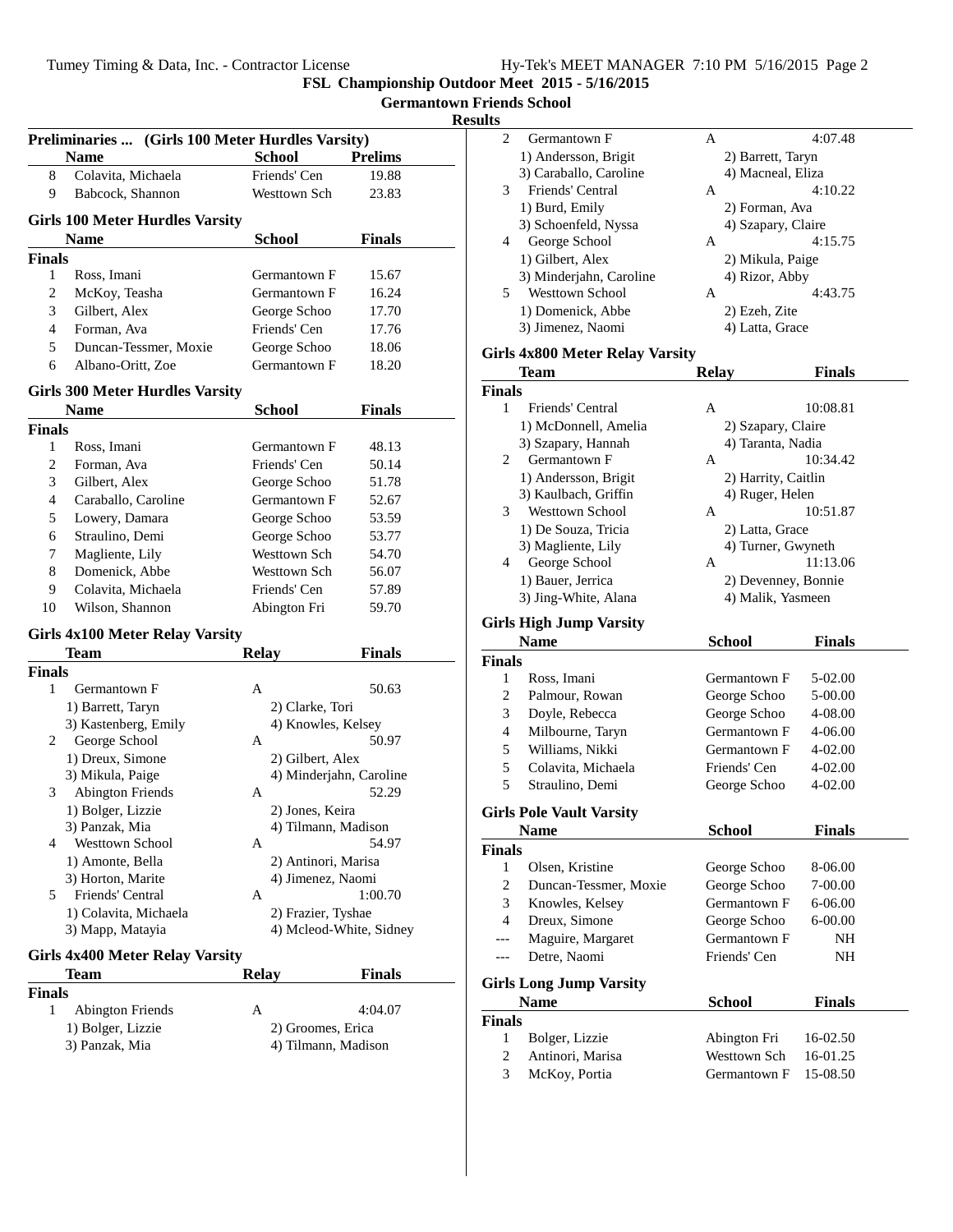|  |  |  |  | Hy-Tek's MEET MANAGER 7:10 PM 5/16/2015 Page 3 |  |  |  |
|--|--|--|--|------------------------------------------------|--|--|--|
|--|--|--|--|------------------------------------------------|--|--|--|

**Germantown Friends School**

|               | Finals  (Girls Long Jump Varsity) |               |               |
|---------------|-----------------------------------|---------------|---------------|
|               | <b>Name</b>                       | <b>School</b> | <b>Finals</b> |
| 4             | Schoenfeld, Nyssa                 | Friends' Cen  | 15-05.25      |
| 5             | Mapp, Matayia                     | Friends' Cen  | 15-02.25      |
| 6             | Duncan-Tessmer, Moxie             | George Schoo  | 15-00.50      |
| 7             | McEwen, Eden                      | George Schoo  | 14-02.50      |
| 8             | Knowles, Kelsey                   | Germantown F  | 13-10.50      |
| 9             | Amonte, Bella                     | Westtown Sch  | 13-07.50      |
| 10            | Doyle, Rebecca                    | George Schoo  | 12-04.00      |
| ---           | Mcleod-White, Sidney              | Friends' Cen  | <b>FOUL</b>   |
|               | <b>Girls Triple Jump Varsity</b>  |               |               |
|               | <b>Name</b>                       | <b>School</b> | <b>Finals</b> |
| <b>Finals</b> |                                   |               |               |
| 1             | McKoy, Portia                     | Germantown F  | 32-05.00      |
| 2             | Mapp, Matayia                     | Friends' Cen  | 30-10.00      |
| 3             | Olsen, Kristine                   | George Schoo  | 30-07.50      |
| 4             | Harris, Madison                   | Friends' Cen  | 30-00.50      |
| 5             | Doyle, Rebecca                    | George Schoo  | 29-06.50      |
| 6             | McEwen, Eden                      | George Schoo  | 29-03.00      |
| 7             | Wagner, Emma                      | Germantown F  | 28-09.00      |
| 8             | Beister, Alison                   | Germantown F  | 26-08.50      |
|               |                                   |               |               |
|               | <b>Girls Shot Put Varsity</b>     |               |               |
|               | <b>Name</b>                       | <b>School</b> | <b>Finals</b> |
| <b>Finals</b> |                                   |               |               |
| 1             | McKoy, Teasha                     | Germantown F  | 33-02.00      |
| 2             | Horton, Marite                    | Westtown Sch  | 30-02.50      |
| 3             | Roberts, Lexi                     | George Schoo  | 29-00.50      |
| 4             | Williams, Nikki                   | Germantown F  | 27-08.00      |
| 5             | Ford, Gabrielle                   | Abington Fri  | 25-11.50      |
| 6             | Stallworth, Lovely                | Westtown Sch  | 24-06.00      |
| 7             | Harris, Madison                   | Friends' Cen  | 23-10.50      |
| 8             | Gibson, Simone                    | Friends' Cen  | 23-09.00      |
| 9             | Ireland, Abby                     | George Schoo  | 23-00.00      |
| 10            | Domenick, Abbe                    | Westtown Sch  | 22-09.00      |
| 11            | Franklin, Tatianna                | Friends' Cen  | 22-03.00      |
| 12            | Odiase, Precious                  | George Schoo  | 21-05.00      |
| 13            | Clarke, Tori                      | Germantown F  | 21-01.50      |
|               | <b>Girls Discus Throw Varsity</b> |               |               |
|               | <b>Name</b>                       | <b>School</b> | Finals        |
| <b>Finals</b> |                                   |               |               |
| 1             | McKoy, Teasha                     | Germantown F  | 101-10        |
| 2             | Ireland, Abby                     | George Schoo  | 79-09         |
| 3             | Williams, Nikki                   | Germantown F  | 76-09         |
| 4             | Kauffman-Rosengarten, M           | Friends' Cen  | 70-06         |
| 5             | Harris, Madison                   | Friends' Cen  | 69-11         |
| 6             | Odiase, Precious                  | George Schoo  | 67-10         |
| 7             | Procos, Sky                       | George Schoo  | 60-11         |
| 8             | Kauffman-Rosengarten, G           | Friends' Cen  | 48-07         |
| 9             | Bunson, Sophia                    | Germantown F  | 47-02         |
| 10            | Stallworth, Lovely                | Westtown Sch  | 44-04         |
| 11            | Ford, Gabrielle                   | Abington Fri  | $41 - 00$     |
|               |                                   |               |               |

|                          | <b>Girls Javelin Throw Varsity</b>     |              |               |  |
|--------------------------|----------------------------------------|--------------|---------------|--|
|                          | <b>Name</b>                            | School       | <b>Finals</b> |  |
| <b>Finals</b>            |                                        |              |               |  |
| 1                        | Williams, Nikki                        | Germantown F | 82-05         |  |
| $\overline{c}$           | McKoy, Teasha                          | Germantown F | 81-08         |  |
| 3                        | Ireland, Abby                          | George Schoo | 73-09         |  |
| $\overline{\mathcal{L}}$ | Bunson, Sophia                         | Germantown F | 69-01         |  |
| 5                        | Elek, Sophia                           | Westtown Sch | 62-11         |  |
| 6                        | Lerner, Shanti                         | George Schoo | 61-09         |  |
| 7                        | Meline, Michele                        | Friends' Cen | 59-08         |  |
| 8                        | Mahoney, Lizzy                         | George Schoo | 53-04         |  |
| 9                        | Detre, Naomi                           | Friends' Cen | 50-01         |  |
| 10                       | Frazier, Tyshae                        | Friends' Cen | 49-11         |  |
| 11                       | Sullivan, Caroline                     | Westtown Sch | 47-11         |  |
|                          | <b>Girls 100 Meter Dash Jr Varsity</b> |              |               |  |
|                          | <b>Name</b>                            | School       | Finals        |  |
| Finals                   |                                        |              |               |  |
| 1                        | Gialliard, Jada                        | Germantown F | 14.41         |  |
| $\overline{c}$           | Standerfer, Marion                     | Germantown F | 14.44         |  |
| 3                        | Kamau, Selah                           | George Schoo | 14.45         |  |
| 4                        | Tomaselli, Sara                        | George Schoo | 14.53         |  |
| 5                        | Caplin, Jules                          | George Schoo | 14.72         |  |
| 6                        | Afessa, Mesgana                        | Germantown F | 14.75         |  |
| 7                        | Debose, Ajai                           | Germantown F | x14.89        |  |
| 8                        | Pickering, Lexy                        | Germantown F | x15.12        |  |
| 9                        | Barbour, Catherine                     | Friends' Cen | 15.13         |  |
| 10                       | Laban, Alice                           | Germantown F | x15.17        |  |
| 11                       | Merrit, Savannah                       | George Schoo | x15.33        |  |
| 12                       | Tallis, Schyler                        | Germantown F | x15.43        |  |
| 13                       | Duane, Ava                             | Friends' Cen | 15.56         |  |
| 14                       | Corlett, Lucy                          | Germantown F | x15.80        |  |
| 15                       | Chen, Julie                            | George Schoo | x15.83        |  |
| 16                       | Daniel, Jahmillah                      | George Schoo | x15.95        |  |
| 17                       | Marcus, Rachel                         | Germantown F | x16.18        |  |
| 18                       | Ireland, Angel                         | George Schoo | x16.23        |  |
| 19                       | Schall, Sosphie                        | Friends' Cen | 16.42         |  |
| 20                       | Shields, Jessica                       | Friends' Cen | x16.61        |  |
| 21                       | Buschi, Sarah                          | George Schoo | x16.65        |  |
| 22                       | Schiekel, Julianna                     | Friends' Cen | x18.20        |  |
|                          | Girls 400 Meter Run Jr Varsity         |              |               |  |
|                          | <b>Name</b>                            | School       | Finals        |  |
| <b>Finals</b>            |                                        |              |               |  |
| 1                        | Caplin, Jules                          | George Schoo | 1:09.12       |  |
| $\mathcal{D}$            | Tomaselli Sara                         | George Schoo | 1.1150        |  |

|    | Caplin, Jules      | George Schoo | 1:09.12  |
|----|--------------------|--------------|----------|
| 2  | Tomaselli, Sara    | George Schoo | 1:11.50  |
| 3  | Barbour, Catherine | Friends' Cen | 1:13.40  |
| 4  | Daniel, Jahmillah  | George Schoo | 1:14.39  |
| 5  | Schall, Sosphie    | Friends' Cen | 1:14.55  |
| 5  | Corlett, Lucy      | Germantown F | 1:14.55  |
| 7  | Pickering, Lexy    | Germantown F | 1:16.52  |
| 8  | Chen, Julie        | George Schoo | x1:19.37 |
| 9  | Shields, Jessica   | Friends' Cen | 1:20.00  |
| 10 | Merrit, Savannah   | George Schoo | x1:24.57 |
| 11 | Marcus, Rachel     | Germantown F | 1:24.90  |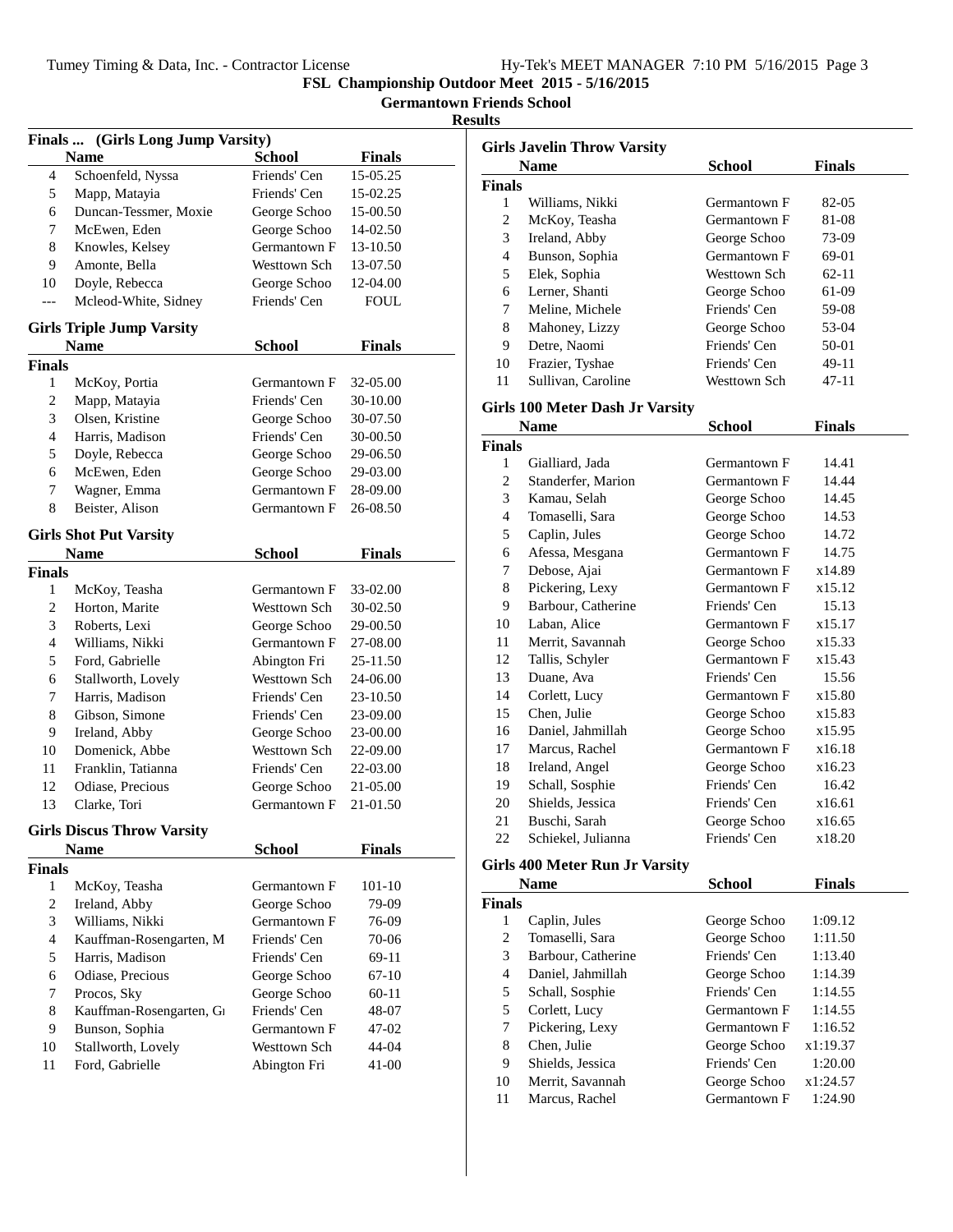**Germantown Friends School**

|                | Finals  (Girls 400 Meter Run Jr Varsity)         |                              |                  |
|----------------|--------------------------------------------------|------------------------------|------------------|
|                | <b>Name</b>                                      | <b>School</b>                | <b>Finals</b>    |
| 12             | Kamau, Selah                                     | George Schoo                 | x1:27.37         |
| 13             | Kerbel, Gabrielle                                | Friends' Cen                 | x1:27.72         |
| 14             | Buschi, Sarah                                    | George Schoo                 | x1:29.79         |
|                | Girls 1600 Meter Run Jr Varsity                  |                              |                  |
|                | <b>Name</b>                                      | School                       | <b>Finals</b>    |
| Finals         |                                                  |                              |                  |
| 1              | Verges, Emma                                     | Friends' Cen                 | 5:57.78          |
| $\overline{c}$ | Komita-Moussa, Ella                              | Germantown F                 | 6:03.28          |
| 3              | Easley, Lauren                                   | Germantown F                 | 6:16.48          |
| $\overline{4}$ | MacRae, Caroline                                 | Germantown F                 | 6:29.00          |
| 5              | Herscovici, Alex                                 | George Schoo                 | 6:35.03          |
| 6              | Valdepenas-Mellor, Maia                          | George Schoo                 | 8:15.50          |
|                |                                                  |                              |                  |
|                | <b>Girls Long Jump Jr Varsity</b><br><b>Name</b> |                              | Finals           |
| <b>Finals</b>  |                                                  | School                       |                  |
| 1              | Debose, Ajai                                     | Germantown F                 | 12-05.00         |
| 2              | Standerfer, Marion                               | Germantown F                 | 11-11.00         |
| 3              | Chen, Julie                                      | George Schoo                 | J11-11.00        |
| 4              |                                                  |                              |                  |
|                | Laban, Alice                                     | Germantown F                 | 11-10.00         |
| 5              | Kamau, Selah                                     | George Schoo                 | 11-00.00         |
| 6              | Merrit, Savannah                                 | George Schoo                 | 10-04.00         |
|                | <b>Girls Shot Put Jr Varsity</b>                 |                              |                  |
|                | <b>Name</b>                                      | <b>School</b>                | Finals           |
|                |                                                  |                              |                  |
| <b>Finals</b>  |                                                  |                              |                  |
| 1              | Yepoyan, Soseh                                   | Friends' Cen                 | 18-03.50         |
| 2              | Schiekel, Julianna                               | Friends' Cen                 | 18-02.00         |
| 3              | Curtis, Lucy                                     | Germantown F                 | 16-01.00         |
| 4              | Buschi, Sarah                                    | George Schoo                 | 15-02.00         |
| 5              | Daniel, Jahmillah                                | George Schoo                 | 14-11.50         |
| 6              | Kamau, Selah                                     | George Schoo                 | 13-09.00         |
| 7              | Merrit, Savannah                                 | George Schoo                 | x12-11.00        |
|                | <b>Boys 100 Meter Dash Varsity</b>               |                              |                  |
|                | Name                                             | <b>School</b>                | <b>Prelims</b>   |
|                | <b>Preliminaries</b>                             |                              |                  |
| 1              | Brown, Jeff                                      | Friends' Cen                 | 11.33q           |
| 2              | Wang, Bill                                       | Westtown Sch                 | 11.57q           |
| $\overline{c}$ | Dorsey, Julian                                   | Germantown F                 | 11.57q           |
| $\overline{4}$ |                                                  | Friends' Cen                 |                  |
| 5              | Bell, Asa<br>Myran, Isaac                        | Germantown F                 | 11.65q<br>12.01q |
| 6              |                                                  | George Schoo                 |                  |
| 7              | Plaisime, Johvany                                |                              | 12.02q           |
|                | Graves, Tywon                                    | George Schoo                 | J12.02           |
| 8              | Perk, Kerem                                      | Westtown Sch                 | 12.37            |
| 8              | Smith, Sydney                                    | Abington Fri                 | 12.37            |
| 10             | Crosby, Anthony                                  | Abington Fri                 | 12.40            |
| 11<br>---      | Buckley, Liem<br>Martin, Joe                     | Germantown F<br>George Schoo | 12.66<br>DQ      |

| แเร            |                                    |               |               |
|----------------|------------------------------------|---------------|---------------|
|                | <b>Boys 100 Meter Dash Varsity</b> |               |               |
|                | Name                               | <b>School</b> | <b>Finals</b> |
| <b>Finals</b>  |                                    |               |               |
| 1              | Brown, Jeff                        | Friends' Cen  | 11.21         |
| $\overline{c}$ | Bell, Asa                          | Friends' Cen  | 11.59         |
| 3              | Wang, Bill                         | Westtown Sch  | 11.61         |
| $\overline{4}$ | Dorsey, Julian                     | Germantown F  | 11.62         |
| 5              | Plaisime, Johvany                  | George Schoo  | 12.14         |
| 6              | Myran, Isaac                       | Germantown F  | 12.25         |
|                | <b>Boys 200 Meter Dash Varsity</b> |               |               |
|                | Name                               | School        | <b>Finals</b> |
| Finals         |                                    |               |               |
| 1              | Brown, Jeff                        | Friends' Cen  | 22.85         |
| $\overline{c}$ | Outten, Corbin                     | Abington Fri  | 23.79         |
| 3              | Williams, Ahshar                   | Germantown F  | 24.24         |
| 4              | Fofana, Adam                       | George Schoo  | 24.25         |
| 5              | Wang, Bill                         | Westtown Sch  | 24.37         |
| 6              | Schwemler, Eli                     | Germantown F  | 24.40         |
| 7              | Smith, Sydney                      | Abington Fri  | 24.93         |
| 8              | Graves, Tywon                      | George Schoo  | 24.95         |
| 9              | Perk, Kerem                        | Westtown Sch  | 26.01         |
| 10             | Rudolph, Brian                     | Friends' Cen  | 27.70         |
| 11             | McNair, Isaiah                     | Abington Fri  | 27.84         |
|                | <b>Boys 400 Meter Dash Varsity</b> |               |               |
|                | <b>Name</b>                        | School        | <b>Finals</b> |
| Finals         |                                    |               |               |
| 1              | Hepp, Grayson                      | Germantown F  | 51.23         |
| $\overline{c}$ | Dahl, Nick                         | Germantown F  | 52.06         |
| 3              | Outten, Corbin                     | Abington Fri  | 52.08         |
| 4              | Schwemler, Eli                     | Germantown F  | 53.56         |
| 5              | Ahebee, Auguste                    | Friends' Cen  | 53.70         |
| 6              | Aliker, Daudi                      | George Schoo  | 54.43         |
| 7              | Wolf, Lior                         | Friends' Cen  | 55.16         |
| 8              | Ezeh, Chidire                      | Westtown Sch  | 56.27         |
| 9              | Plaisime, Johvensky                | George Schoo  | 59.89         |
|                | <b>Boys 800 Meter Run Varsity</b>  |               |               |
|                | <b>Name</b>                        | School        | <b>Finals</b> |
| Finals         |                                    |               |               |
|                | 1 Goldstein Gordon                 | Germantown F  | 2:0015        |

| <b>Finais</b> |                                    |              |               |
|---------------|------------------------------------|--------------|---------------|
| 1             | Goldstein, Gordon                  | Germantown F | 2:00.15       |
| 2             | Stassen, Daniel                    | Germantown F | 2:02.64       |
| 3             | Riley, Colin                       | Germantown F | 2:03.49       |
| 4             | Hogarty, Michael                   | Friends' Cen | 2:16.59       |
| 5             | Carideo, Alex                      | George Schoo | 2:19.34       |
| 6             | Kinnamon, William                  | George Schoo | 2:25.08       |
| 7             | Plaisime, Johvensky                | George Schoo | 2:36.27       |
|               |                                    |              |               |
|               | <b>Boys 1600 Meter Run Varsity</b> |              |               |
|               | <b>Name</b>                        | School       | <b>Finals</b> |
| <b>Finals</b> |                                    |              |               |
| 1             | Jarka-Sellers, Peter               | Germantown F | 4:50.70       |
| 2             | Dahl, Nick                         | Germantown F | 4:53.35       |
| 3             | Hepp, Grayson                      | Germantown F | 4:55.95       |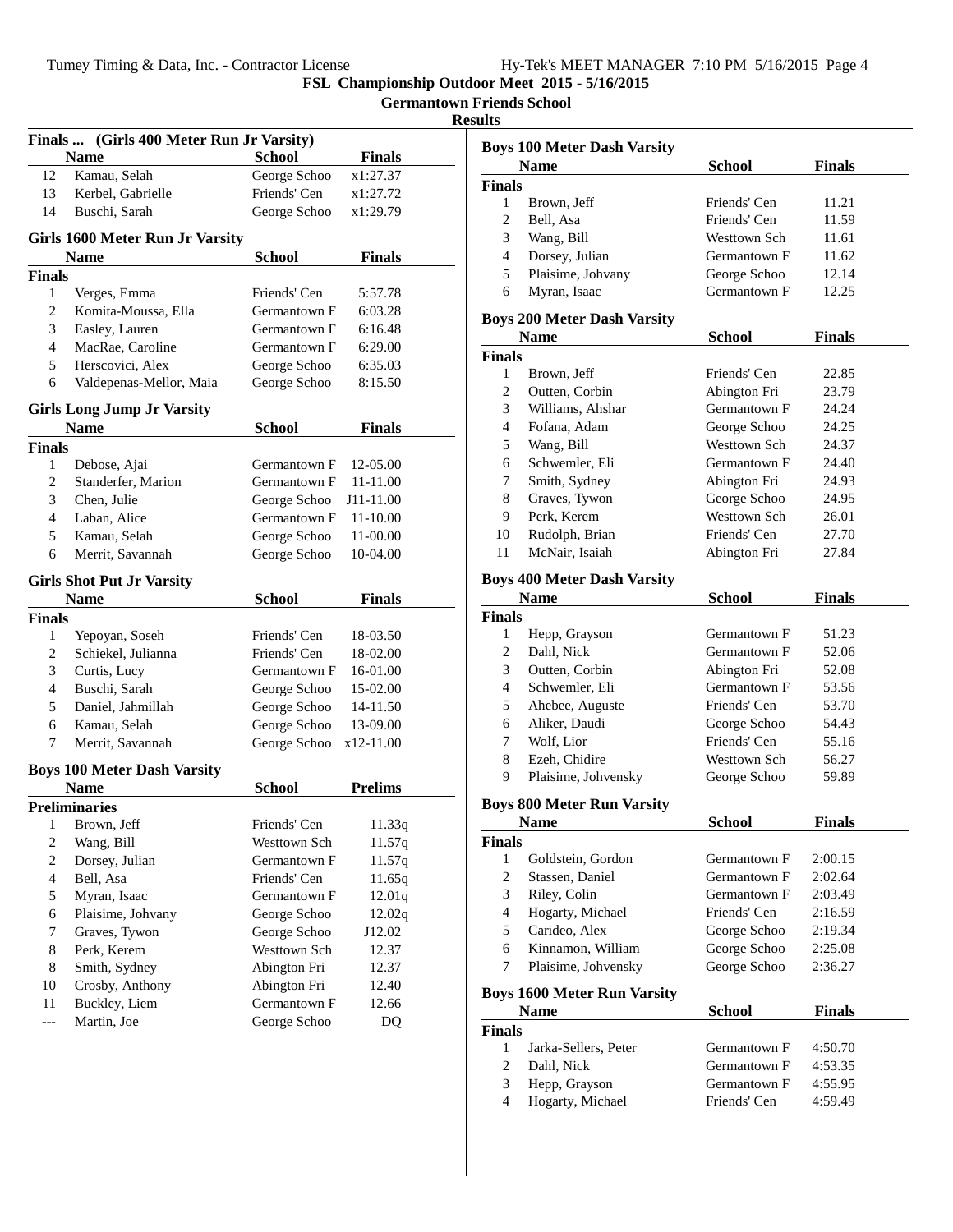|  | Hy-Tek's MEET MANAGER 7:10 PM 5/16/2015 Page 5 |  |  |
|--|------------------------------------------------|--|--|
|  |                                                |  |  |

**Germantown Friends School**

| Finals  (Boys 1600 Meter Run Varsity) |                                       |               |                |  |
|---------------------------------------|---------------------------------------|---------------|----------------|--|
|                                       | <b>Name</b>                           | <b>School</b> | <b>Finals</b>  |  |
| 5                                     | O'Donnell, Ryan                       | Westtown Sch  | 5:00.24        |  |
| 6                                     | Rosenfeld, Noah                       | Abington Fri  | 5:05.14        |  |
| 7                                     | McLear, Ethan                         | Westtown Sch  | 5:16.91        |  |
| 8                                     | Anderson, Gus                         | Friends' Cen  | 5:17.83        |  |
| 9.                                    | Carideo, Jack                         | George Schoo  | 5:23.45        |  |
|                                       | <b>Boys 3200 Meter Run Varsity</b>    |               |                |  |
|                                       | <b>Name</b>                           | <b>School</b> | Finals         |  |
| <b>Finals</b>                         |                                       |               |                |  |
| 1                                     | Dahl, Nick                            | Germantown F  | 9:52.82        |  |
| 2                                     | Hepp, Grayson                         | Germantown F  | 9:58.31        |  |
| 3                                     | Sperger, Nicholas                     | Abington Fri  | 10:02.91       |  |
| 4                                     | Newmann, Joe                          | Germantown F  | 10:16.29       |  |
| 5                                     | Rosenfeld, Noah                       | Abington Fri  | 11:11.27       |  |
| 6                                     | Carideo, Alex                         | George Schoo  | 11:57.95       |  |
| 7                                     | Carideo, Jack                         | George Schoo  | 12:08.49       |  |
| 8                                     | Anderson, Gus                         | Friends' Cen  | 12:28.42       |  |
|                                       | <b>Boys 110 Meter Hurdles Varsity</b> |               |                |  |
|                                       | <b>Name</b>                           | <b>School</b> | <b>Prelims</b> |  |
|                                       | <b>Preliminaries</b>                  |               |                |  |
| 1                                     | McFarland, Giulian                    | Germantown F  | 15.54q         |  |
| 2                                     | Koehler, Dylan                        | George Schoo  | 17.05q         |  |
| 3                                     | Peng, Jerry                           | Westtown Sch  | 17.17q         |  |
| 4                                     | Lentz, Jack                           | Germantown F  | 17.17q         |  |
| 5                                     | Thuroff, Yuval                        | George Schoo  | 17.22q         |  |
| 6                                     | Zhu, Ken                              | Germantown F  | 18.52q         |  |
| 7                                     | Foster, Earl                          | Friends' Cen  | 19.57          |  |
| 8                                     | Wolf, Lior                            | Friends' Cen  | 20.45          |  |
|                                       | <b>Boys 110 Meter Hurdles Varsity</b> |               |                |  |
|                                       | <b>Name</b>                           | School        | Finals         |  |
| <b>Finals</b>                         |                                       |               |                |  |
| 1                                     | McFarland, Giulian                    | Germantown F  | 15.09          |  |
| 2                                     | Thuroff, Yuval                        | George Schoo  | 16.25          |  |
| 3                                     | Peng, Jerry                           | Westtown Sch  | 16.27          |  |
| 4                                     | Koehler, Dylan                        | George Schoo  | 16.37          |  |
| 5                                     | Lentz, Jack                           | Germantown F  | 16.92          |  |
| 6                                     | Zhu, Ken                              | Germantown F  | 17.36          |  |
|                                       | <b>Boys 300 Meter Hurdles Varsity</b> |               |                |  |
|                                       | Name                                  | <b>School</b> | <b>Finals</b>  |  |
| <b>Finals</b>                         |                                       |               |                |  |
| 1                                     | McFarland, Giulian                    | Germantown F  | 40.45          |  |
| 2                                     | Thuroff, Yuval                        | George Schoo  | 42.97          |  |
| 3                                     | Plaisime, Johvany                     | George Schoo  | 43.87          |  |
| 4                                     | Zukin, Isaac                          | Germantown F  | 44.14          |  |
| 5                                     | Koehler, Dylan                        | George Schoo  | 44.37          |  |
| 6                                     | Lentz, Jack                           | Germantown F  | 45.19          |  |
| 7                                     | Foster, Earl                          | Friends' Cen  | 47.40          |  |
| 8                                     | Dong, Randy                           | Westtown Sch  | 48.53          |  |
| 9                                     | Wolf, Lior                            | Friends' Cen  | 49.90          |  |
| 10                                    | Ahebee, Auguste                       | Friends' Cen  | 54.04          |  |
|                                       |                                       |               |                |  |

| <b>Boys 4x100 Meter Relay Varsity</b><br><b>Team</b> | <b>Relay</b>      | <b>Finals</b>      |
|------------------------------------------------------|-------------------|--------------------|
| <b>Finals</b>                                        |                   |                    |
| 1<br>Friends' Central                                | А                 | 44.78              |
| 1) Ahebee, Auguste                                   | 2) Bell, Asa      |                    |
| 3) Brown, Jeff                                       | 4) Foy, Kamran    |                    |
| 2<br>Germantown F                                    | А                 | 45.62              |
| 1) Buckley, Liem                                     | 2) Dorsey, Julian |                    |
| 3) Myran, Isaac                                      |                   | 4) Rosenfeld, Josh |
| George School<br>3                                   | А                 | 46.57              |
| 1) Aliker, Daudi                                     | 2) Fofana, Adam   |                    |
| 3) Graves, Tywon                                     |                   | 4) Kim, Wooyoung   |
| <b>Abington Friends</b><br>4                         | A                 | 46.79              |
| 1) Bounds, Chris                                     | 2) Chhay, Scott   |                    |
| 3) Crosby, Anthony                                   |                   | 4) Smith, Sydney   |
| <b>Westtown School</b><br>5.                         | А                 | 46.81              |
|                                                      |                   |                    |
| 1) Dong, Randy                                       | 2) Ezeh, Chidire  |                    |
| 3) Peng, Jerry                                       | 4) Perk, Kerem    |                    |
| <b>Boys 4x400 Meter Relay Varsity</b>                |                   |                    |
| Team                                                 | <b>Relay</b>      | <b>Finals</b>      |
| <b>Finals</b>                                        |                   |                    |
| Friends' Central<br>1                                | A                 | 3:31.63            |
| 1) Ahebee, Auguste                                   | 2) Bell, Asa      |                    |
| 3) Brown, Jeff                                       | 4) Foy, Kamran    |                    |
| Germantown F<br>2                                    | A                 | 3:31.81            |
| 1) Dahl, Nick                                        |                   | 2) Hammer, Mathias |
| 3) Hepp, Grayson                                     | 4) Plass, Jonnie  |                    |
| George School<br>3                                   | А                 | 3:34.95            |
| 1) Aliker, Daudi                                     |                   | 2) Doris, Jermaine |
| 3) Fofana, Adam                                      |                   | 4) Peterson, Mark  |
| 4<br><b>Abington Friends</b>                         | A                 | 3:46.70            |
| 1) Bounds, Chris                                     |                   | 2) Crosby, Anthony |
| 3) Outten, Corbin                                    |                   | 4) Smith, Sydney   |
| <b>Boys 4x800 Meter Relay Varsity</b>                |                   |                    |
| Team                                                 | <b>Relay</b>      | <b>Finals</b>      |
| <b>Finals</b>                                        |                   |                    |
| 1<br>Germantown F                                    | А                 | 8:22.70            |
| 1) Hammer, Mathias                                   | 2) Jones, Ethan   |                    |
| 3) Plass, Jonnie                                     |                   | 4) Schwartz, Zach  |
| 2<br><b>Abington Friends</b>                         | А                 | 8:37.52            |
| 1) Bounds, Chris                                     |                   | 2) Outten, Corbin  |
| 3) Sperger, Nicholas                                 |                   | 4) Rosenfeld, Noah |
| 3<br>George School                                   | А                 | 8:38.44            |
| 1) Carideo, Alex                                     |                   |                    |
|                                                      | 2) Carideo, Jack  |                    |
| 3) Doris, Jermaine                                   | 4) Fofana, Adam   |                    |
| <b>Westtown School</b><br>4                          | A                 | 10:14.59           |
| 1) Duffey, Sam                                       | 2) Lee, Brandon   |                    |
| 3) McLear, Ethan                                     | 4) Mutch, Wiley   |                    |
| <b>Boys High Jump Varsity</b>                        |                   |                    |
| <b>Name</b>                                          | School            | <b>Finals</b>      |
| <b>Finals</b>                                        |                   |                    |
| 1<br>Steen, James                                    | George Schoo      | 6-02.00            |
|                                                      |                   |                    |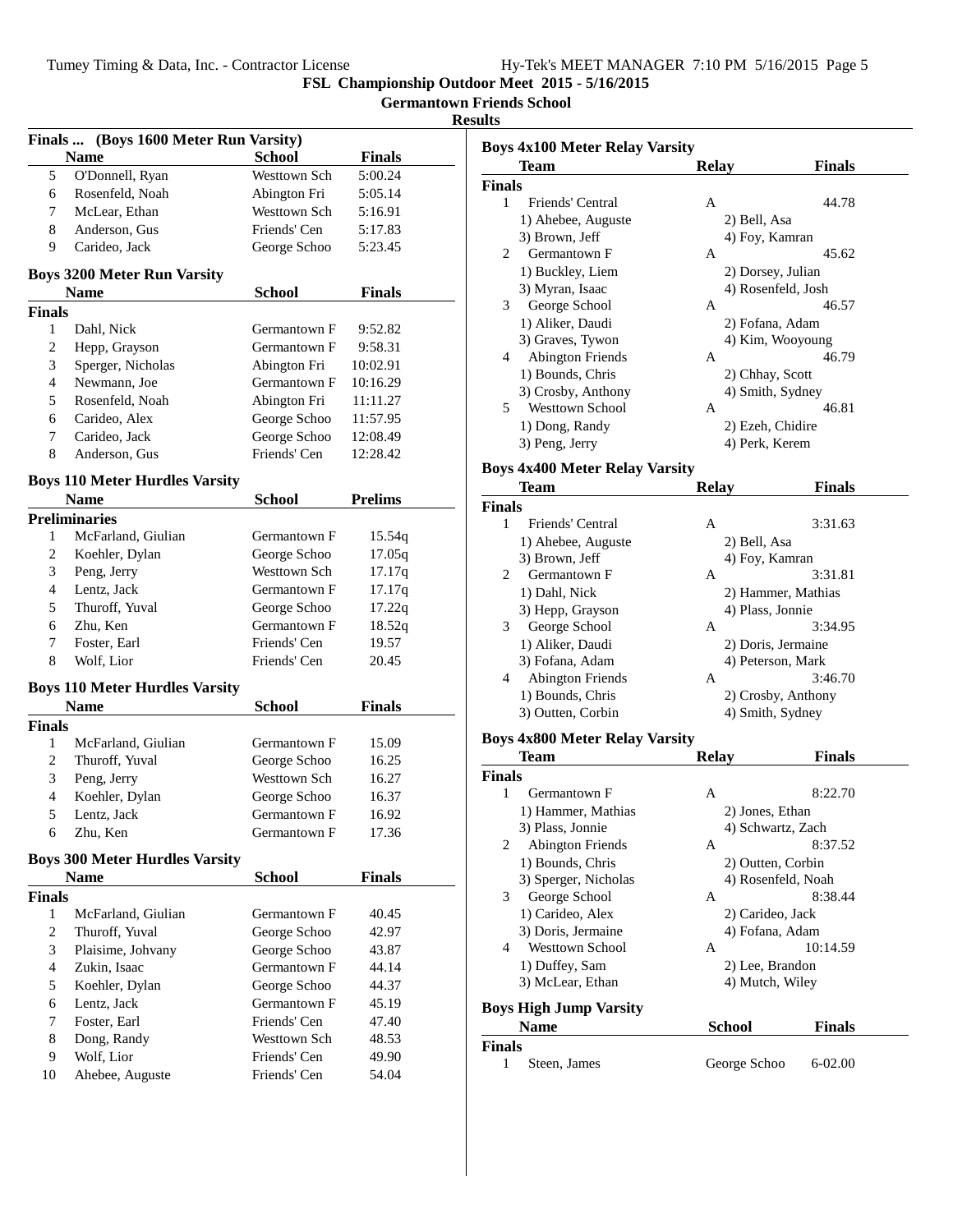| Hy-Tek's MEET MANAGER 7:10 PM 5/16/2015 Page 6 |  |  |  |
|------------------------------------------------|--|--|--|
|------------------------------------------------|--|--|--|

**Germantown Friends School**

### **Results**

| Finals  (Boys High Jump Varsity) |                                             |                              |                      |  |
|----------------------------------|---------------------------------------------|------------------------------|----------------------|--|
|                                  | <b>Name</b>                                 | <b>School</b>                | Finals               |  |
| 2                                | Williams, Ahshar                            | Germantown F                 | 6-00.00              |  |
| 3                                | Benjet, Josh                                | Friends' Cen                 | 5-06.00              |  |
| $\overline{4}$                   | Dolgenos, Charlie                           | Germantown F                 | 5-04.00              |  |
| 4                                | Foy, Kamran                                 | Friends' Cen                 | 5-04.00              |  |
| 6                                | Aliker, Daudi                               | George Schoo                 | 5-02.00              |  |
| 7                                | Gadra, Ethan                                | Westtown Sch                 | J5-02.00             |  |
| ---                              | Lentz, Jack                                 | Germantown F                 | NH                   |  |
|                                  | <b>Boys Pole Vault Varsity</b>              |                              |                      |  |
|                                  | <b>Name</b>                                 | <b>School</b>                | <b>Finals</b>        |  |
| <b>Finals</b>                    |                                             |                              |                      |  |
| 1                                | Saligman, Robby                             | Friends' Cen                 | 11-06.00             |  |
| 2                                | Rosenfeld, Josh                             | Germantown F                 | 10-00.00             |  |
| 3                                | Brill, Aaron                                | Germantown F                 | 9-06.00              |  |
| 4                                | Lazorko, Jared                              | Germantown F                 | 9-00.00              |  |
| 5                                | Ngotie, Kenchii                             | George Schoo                 | 7-06.00              |  |
| 6                                | Ballantyne, Spencer                         | George Schoo                 | 7-00.00              |  |
| 6                                | Plaisime, Johvany                           | George Schoo                 | 7-00.00              |  |
|                                  | <b>Boys Long Jump Varsity</b>               |                              |                      |  |
|                                  | <b>Name</b>                                 | <b>School</b>                | Finals               |  |
| <b>Finals</b>                    |                                             |                              |                      |  |
| 1                                | McFarland, Giulian                          | Germantown F                 | 19-10.50             |  |
| 2                                | Steen, James                                | George Schoo                 | 18-10.00             |  |
| 3                                | Foy, Kamran                                 | Friends' Cen                 | 18-03.00             |  |
| 4                                | Myran, Isaac                                | Germantown F                 | 18-01.25             |  |
| 5                                | Wang, Bill                                  | Westtown Sch                 | 17-09.25             |  |
| 6                                | Martin, Joe                                 | George Schoo                 | 17-08.50             |  |
| 7                                | Bounds, Chris                               | Abington Fri                 | 17-06.50             |  |
| 8                                | Chhay, Scott                                | Abington Fri                 | 17-06.25             |  |
| 9                                | Rittler, Alex                               | Germantown F                 | 17-04.00             |  |
| 10                               | Benjet, Josh                                | Friends' Cen                 | 17-03.00             |  |
| 11                               | Kim, Wooyoung                               | George Schoo                 | 16-04.25             |  |
| 12                               | Gadra, Ethan                                | Westtown Sch                 | 16-01.25             |  |
| 13                               | Dong, Randy                                 | Westtown Sch                 | 15-10.75             |  |
|                                  |                                             |                              |                      |  |
|                                  | <b>Boys Triple Jump Varsity</b>             |                              | <b>Finals</b>        |  |
| <b>Finals</b>                    | <b>Name</b>                                 | <b>School</b>                |                      |  |
| 1                                | Myran, Isaac                                | Germantown F                 | 39-00.00             |  |
| $\overline{c}$                   | Benjet, Josh                                | Friends' Cen                 | 36-07.50             |  |
| 3                                |                                             |                              |                      |  |
| 4                                | Steen, James<br>Rosenfeld, Josh             | George Schoo<br>Germantown F | 36-06.50<br>36-00.00 |  |
| 5                                |                                             |                              |                      |  |
|                                  | Schwartz, Jake                              | Germantown F                 | 34-10.00             |  |
| 6                                | Dong, Randy                                 | Westtown Sch                 | 28-06.50             |  |
| $---$                            | Paek, Donyul                                | George Schoo                 | <b>FOUL</b>          |  |
|                                  | <b>Boys Shot Put Varsity</b><br><b>Name</b> | <b>School</b>                | Finals               |  |
| <b>Finals</b>                    |                                             |                              |                      |  |
| 1                                | Helmer, Jonah                               | George Schoo                 | 38-07.50             |  |
| 2                                | Ochefu, Athony                              | Westtown Sch                 | 37-07.00             |  |
| 3                                | Kimmell, Ellis                              | Friends' Cen                 | 35-06.00             |  |
| 4                                |                                             | Germantown F                 | 34-09.00             |  |
|                                  | Lazorko, Jared                              |                              |                      |  |

| s  |                      |              |          |
|----|----------------------|--------------|----------|
|    | Sogo, Tunde          | Germantown F | 34-05.00 |
| 6  | Clothier, Alec       | Friends' Cen | 33-09.00 |
|    | Ortega, Evan         | George Schoo | 33-04.00 |
| 8  | Lynn-Palevsky, Jacob | Friends' Cen | 32-03.50 |
| 9  | Crosby, Anthony      | Abington Fri | 32-01.50 |
| 10 | Hall, Yohn           | Abington Fri | 30-04.00 |
| 11 | Wilson, Andrew       | Germantown F | 29-03.00 |
| 12 | Yetter, Matthew      | Abington Fri | 24-03.50 |
|    |                      |              |          |

### **Boys Discus Throw Varsity**

|        | <b>Name</b>           | School       | <b>Finals</b> |  |
|--------|-----------------------|--------------|---------------|--|
| Finals |                       |              |               |  |
| 1      | Kimmell, Ellis        | Friends' Cen | 101-01        |  |
| 2      | Helmer, Jonah         | George Schoo | 99-11         |  |
| 3      | Lazorko, Jared        | Germantown F | 98-09         |  |
| 4      | Sogo, Tunde           | Germantown F | 89-10         |  |
| 5      | Henry, Jerome         | Friends' Cen | 89-06         |  |
| 6      | Ortega, Evan          | George Schoo | 80-02         |  |
| 7      | Tarquinio, Alessandro | Friends' Cen | 75-00         |  |
| 8      | Blaylock, Alexander   | Germantown F | 66-07         |  |
| 9      | Yetter, Matthew       | Abington Fri | 63-07         |  |
| 10     | McNair, Isaiah        | Abington Fri | 63-02         |  |
| 11     | Carpenter, Michael    | Abington Fri | 59-01         |  |
|        |                       |              |               |  |

### **Boys Javelin Throw Varsity**

|               | Name                  | <b>School</b> | <b>Finals</b> |  |
|---------------|-----------------------|---------------|---------------|--|
| <b>Finals</b> |                       |               |               |  |
| 1             | Garza, Doug           | Abington Fri  | 149-02        |  |
| 2             | Tarquinio, Alessandro | Friends' Cen  | 121-09        |  |
| 3             | McFarland, Giulian    | Germantown F  | 118-08        |  |
| 4             | Plunkett, Aidan       | Friends' Cen  | 115-05        |  |
| 5             | Volkert, Luke         | Friends' Cen  | 109-03        |  |
| 6             | Brill, Aaron          | Germantown F  | 105-08        |  |
| 7             | Helmer, Jonah         | George Schoo  | 98-07         |  |
| 8             | Starr, Max            | Westtown Sch  | 91-00         |  |
| 9             | Verruto, Tony         | Germantown F  | 88-03         |  |
| 10            | Shaw, Winston         | George Schoo  | 73-03         |  |
| 11            | Arnold, Charlie       | Westtown Sch  | 63-06         |  |

### **Boys 100 Meter Dash Jr Varsity**

|    | Name                | School       | <b>Finals</b> |  |  |  |
|----|---------------------|--------------|---------------|--|--|--|
|    | <b>Finals</b>       |              |               |  |  |  |
| 1  | Reitano, Manny      | Germantown F | 11.89         |  |  |  |
| 2  | Sobers, Andre       | George Schoo | 12.46         |  |  |  |
| 3  | Barr, David         | Germantown F | 12.60         |  |  |  |
| 4  | Lee, Brian          | George Schoo | 12.70         |  |  |  |
| 5  | Mahoney, Patrick    | George Schoo | 13.25         |  |  |  |
| 6  | Meltzer, George     | Germantown F | 13.31         |  |  |  |
| 7  | Saah, Adam          | Germantown F | x13.47        |  |  |  |
| 8  | Savage-Lesch, Eli   | Germantown F | x13.76        |  |  |  |
| 9  | Burnett-Breen, Josh | George Schoo | x13.81        |  |  |  |
| 10 | Maloney, Kyle       | George Schoo | x14.19        |  |  |  |
| 11 | Edwards, Asher      | George Schoo | x14.68        |  |  |  |
| 12 | Hoffman, Dylan      | George Schoo | x14.73        |  |  |  |
| 13 | Street, William     | George Schoo | x14.76        |  |  |  |
| 14 | Williams, Messiah   | George Schoo | x15.07        |  |  |  |